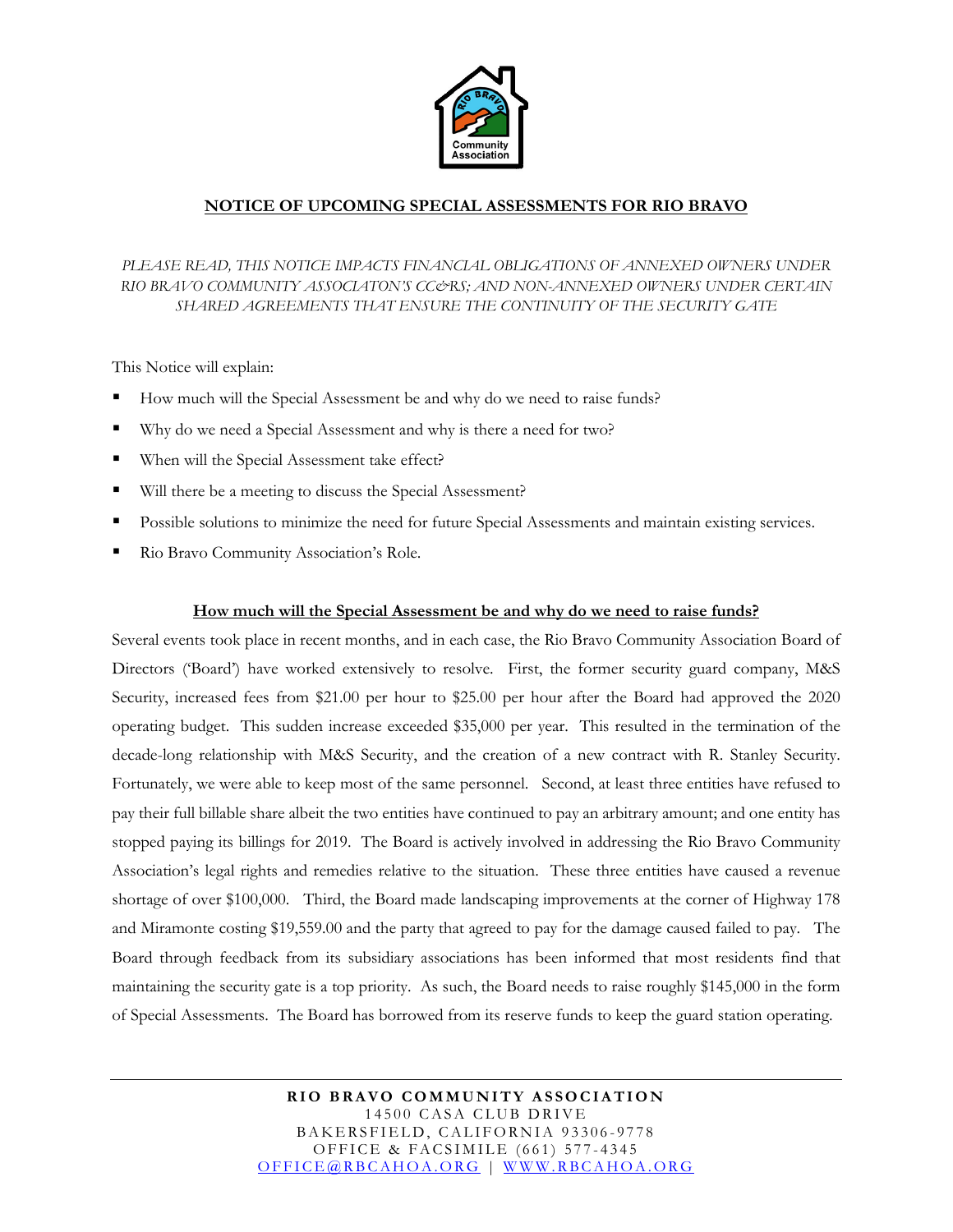

#### **Why do we need a Special Assessment and why is there a need for two?**

Due to a time period that must pass after approval of new Election Rules the Board cannot vote on a Special Assessment that exceeds 5% of its operating budget. On April 14, 2020, the Board approved the proposed Election Rules and mailed them out to the Members for comment. However, the Board can vote on a 5% Special Assessment after providing proper notice. This is the notice of the 5% assessment, which is \$42.32 for each lot. Amongst all 379 lots, the Board (comprised of Board members and Delegates) can vote and raise \$16,040 to hold operations over until the Board can properly vote on the larger assessment in approximately 4 months for \$129,000 or \$340.00 per lot.

### **When will the Special Assessment take effect?**

**The Board will be looking to approve the 5% Special Assessment on Wednesday, May 27, 2020, at a Special Meeting.** Assessment billings will follow shortly after.You are welcome to attend this meeting so you may ask questions relative to the proposed 5% assessment that were not explained in this Notice. As to the second assessment, the Board will take no action until the end of August 2020 as this assessment requires a certain period to pass. The May 27, 2020 is NOT the meeting for the Special Assessment exceeding 5% of the budget. You will be notified with ample time of the date and time of that meeting as it will be a membership meeting for those members that are annexed.

#### **Will there be a meeting to discuss the Special Assessment?**

The Board will have a Special Meeting May 27, 2020, at 4:00 p.m. You are invited to attend; however, considering the current COVID-19 pandemic guidelines, the Board may have to host this meeting online via video conferencing. If you would like to be invited to the May 27, 2020, meeting, which will be on video conferencing Information on video conferencing, please email you name (owner's only), and address to  $office@rbcahoa.org.$  You will then be provided instructions and a link to the video conferencing via Zoom.

#### **Possible solutions to minimize the need for future Special Assessments & maintain existing services.**

This is the first time in 15 years that the Board has been placed in a position to make a Special Assessment since its operational existence. The Board and many residents purchased their homes at Rio Bravo because of the golf course community and have supported Rio Bravo Country Club for years and continue to support it with the current LLC ownership.